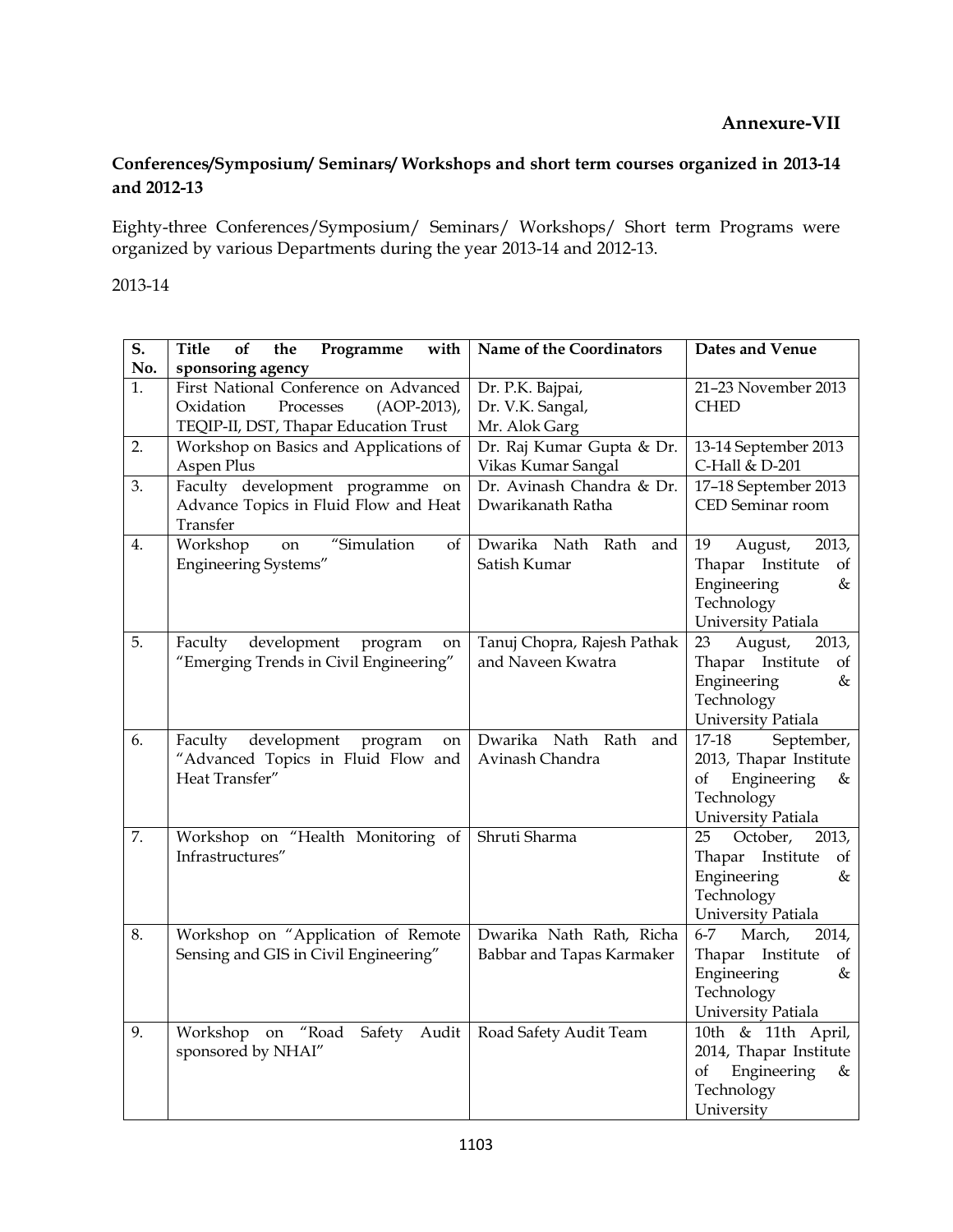| S.<br>No. | Programme<br><b>Title</b><br>of<br>the<br>with<br>sponsoring agency                                                                                                                               | Name of the Coordinators                                                                                                                                                     | Dates and Venue                                                                                                    |
|-----------|---------------------------------------------------------------------------------------------------------------------------------------------------------------------------------------------------|------------------------------------------------------------------------------------------------------------------------------------------------------------------------------|--------------------------------------------------------------------------------------------------------------------|
| 10.       | International Workshop on Machine<br>Learning Algorithms and Data Analytics<br>from sponsored by ACM India Council,<br>Computer Society IC,<br>IEEE<br>IEEE<br>Education Society IC, Infosys Ltd. |                                                                                                                                                                              | 3rd June-13th June at<br>Thapar Institute<br>of<br>Engineering<br>&<br>Technology<br>University, Patiala           |
| 11.       | IEEE 4th International Conference on<br>Advance Computing (IACC-14)                                                                                                                               | Dr. Deepak Garg                                                                                                                                                              | at ITM University,<br>Gurgaon on February<br>21-22, 2014                                                           |
| 12.       | International<br><b>IEEE</b><br>Conference<br>in<br>MOOC, Innovation and Technology in<br><b>Education</b> at                                                                                     | Dr. Deepak Garg                                                                                                                                                              | Poornima Group of<br>Colleges,<br>Jaipur<br>on<br>December 20-22, 2013                                             |
| 13.       | 3-Day workshop on wireless network<br>simulation using NS2 at CSED, Thapar<br>Institute of Engineering & Technology<br>University, Patiala                                                        | Dr. Neeraj Kumar and Dr.<br>Anil Kumar Verma                                                                                                                                 | 13-15th March, 2014                                                                                                |
| 14.       | Six Week summer Training Programme<br>on "Java, Oracle", Self-Sponsored                                                                                                                           | Karun Verma, Varinder Pal<br>Singh                                                                                                                                           | June 02-July 12, 2014, -                                                                                           |
| 15.       | Workshop on LATEX, Spoken Tutorial<br>Project IIT Bombay                                                                                                                                          | Mr. Jinendra, IIT Bombay,<br>Mr. Vinay Arora and Mr. Raj<br>Kumar Tekchandani, Thapar<br>Institute of Engineering &<br><b>Technology University</b>                          | 22 <sup>nd</sup><br>April<br>2014,<br>Thapar Institute<br>of<br>Engineering<br>&<br>Technology<br>University       |
| 16.       | Ethical hacking workshop                                                                                                                                                                          | Mr. Sahil Baghla from EH1<br>INFOTECH, Chandigarh,<br>Mr. Vinay Arora and Mr. Raj<br>Kumar Tekchandani, Thapar<br>Institute of Engineering &<br><b>Technology University</b> | $26^{th}$ - 27 <sup>th</sup> April 2014,<br>Thapar Institute<br>of<br>Engineering<br>&<br>Technology<br>University |
| 17.       | Hands-on workshop on Python<br>Sponsored by CCS (Creative Computing<br>Society)                                                                                                                   | Shubhanshu,<br>Sanyam                                                                                                                                                        | 26-27 October, 2013, -                                                                                             |
| 18.       | 3 <sup>rd</sup> National Conference on Advances in<br>Metrology (AdMet - 2014), MSI (NR)                                                                                                          | Dr. Ravinder Agarwal, Dr.<br>Alpana<br>Agarwal,<br>Ms.<br>Manbir kaur                                                                                                        | 19th - 21st Feb., 2014<br>Thapar<br>Institute of<br>Engineering<br>&<br>Technology<br>University, Patiala          |
| 19.       | 3 <sup>rd</sup> National Conference on Advances in<br>Metrology Pre-AdMet Tutorial On Basics<br>in Metrology                                                                                      | Ms. Manbir Kaur,<br>Dr. Alpana Agarwal                                                                                                                                       | 18th Feb., 2014 Thapar<br>Institute<br>οf<br>Engineering<br>&<br>Technology<br>University, Patiala                 |
| 20.       | Graduate<br>day<br>Workshop<br>One<br>on<br>Advantage Programme (GAP)<br>IET Services India Ltd. (UK)                                                                                             | Ms. Manbir Kaur                                                                                                                                                              | 22nd April, 2014<br>Thapar<br>Institute<br>οf<br>Engineering<br>&<br>Technology<br>University, Patiala             |
| 21.       | One day Workshop on "Improvement in<br>Personal Traits for career building"IET<br>Delhi Network (UK)                                                                                              | Ms. Manbir Kaur                                                                                                                                                              | 21st Oct., 2013<br>Thapar Institute<br>οf<br>Engineering<br>&                                                      |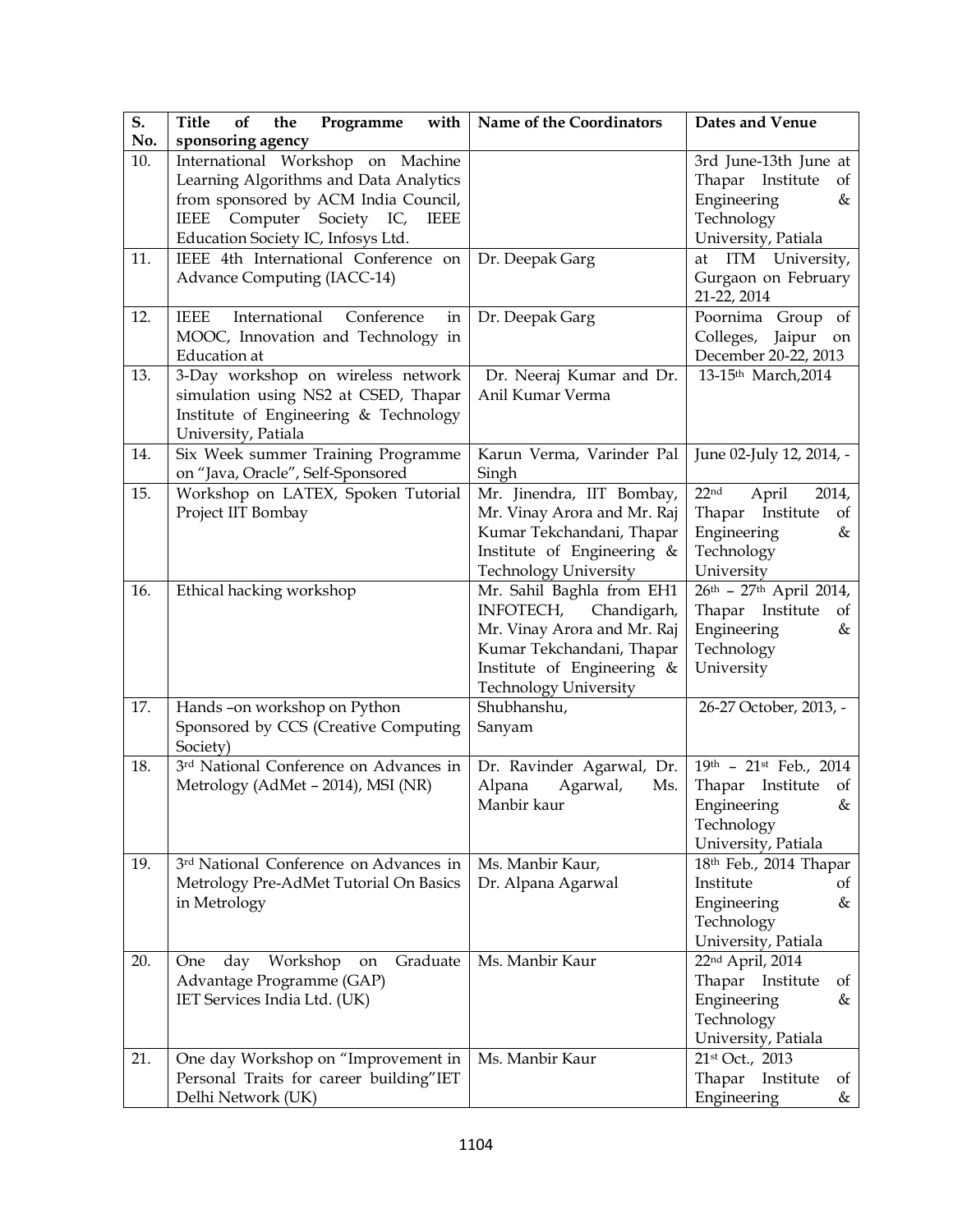| S.<br>No. | <b>Title</b><br>of<br>the<br>Programme<br>with<br>sponsoring agency                                                                                                                                                                 | Name of the Coordinators                                             | Dates and Venue                                                                                                           |
|-----------|-------------------------------------------------------------------------------------------------------------------------------------------------------------------------------------------------------------------------------------|----------------------------------------------------------------------|---------------------------------------------------------------------------------------------------------------------------|
|           |                                                                                                                                                                                                                                     |                                                                      | Technology<br>University, Patiala                                                                                         |
| 22.       | Technical Paper Presentation "Present<br>around The World" PATW 2014, level-I<br>competition for undergraduate and post<br>graduate students                                                                                        | Ms. Manbir Kaur                                                      | 19th March, 2014 &<br>29th March, 2014<br>Thapar Institute<br>of<br>Engineering<br>&<br>Technology<br>University, Patiala |
| 23.       | "Integrated<br>National Conference<br>on<br>Computational Techniques in Electrical<br>Engineering<br>$(ICTEE-2014)''$ ,<br>Thapar<br>Institute of Engineering & Technology<br>University, Patiala, 18-19 Jan., 2014                 | Mr. Parag Nijhawan,<br>Dr. Prasenjit Basak                           | $18th - 19th$ Jan., 2014,<br>Thapar Institute<br>of<br>Engineering<br>&<br>Technology<br>University, Patiala              |
| 24.       | Workshop on Latest and specialized<br>"Domains of Embedded System -8051".                                                                                                                                                           | Dr. Sangeeta Kamboj                                                  | 19th April 2014,<br>Free<br>Scale lab, -                                                                                  |
| 25.       | Two days Professor Summit on Atmel<br>XMEGA and ARM based SAM4L<br>Microcontrollers sponsored by ATMEL                                                                                                                              | Ankush Kansal<br>Karmjit Singh                                       | 15-16 July, 2013                                                                                                          |
| 26.       | International Conference on "Electronics,<br>Communication<br>and<br>Information<br>Technology" sponsored by DRDO, CSIR,<br>TEQIP-II etc.                                                                                           | Dr. Hardeep Singh & Dr.<br>Ajay Kakkar                               | $4-5$<br>October<br>2013,<br>Thapar<br>Institute<br>of<br>Engineering<br>&<br>Technology<br>University, Patiala           |
| 27.       | A Two Day Workshop on "Applications<br>of MATLAB in Engineering"                                                                                                                                                                    | Dr. Hardeep Singh & Dr.<br>Ajay Kakkar                               | 24-25 August 2013,<br>Thapar Institute<br>of<br>Engineering<br>&<br>Technology<br>University, Patiala                     |
| 28.       | $\boldsymbol{\mathcal{U}}$<br>Two Day Hands on workshop on<br>Antenna Design using CSTMWS 10"                                                                                                                                       | Amanpreet Kaur<br>Jawsinder Kaur                                     | June 17-18 2013, DSP<br>Research Lab                                                                                      |
| 29.       | "Data<br>Workshop<br>$\mathop{\rm ON}\nolimits$<br>Day<br>One<br>Communication and Computer<br>Networking, DCCN-2014                                                                                                                | Manu<br>Bansal<br>and<br>Ajay<br>Kakkar                              | 20th April, 2014                                                                                                          |
| 30.       | TEQIP Sponsored FDP on "VLSI system<br>Engineering & Verification"                                                                                                                                                                  | Sakshi<br>&<br>Kr.<br>Arun<br>Chatterjee                             | 14-18 October 2013,<br>ECED, -                                                                                            |
| 31.       | TEQIP-II sponsored one week short term<br>training program on structural analysis<br>using ANSYS "SAA-2013"                                                                                                                         | Mr. S K Sharma<br>(Coordinator)<br>Mr. RK Duvedi<br>(Co-coordinator) | $16th$ - $20th$ December,<br>2013, MED, -                                                                                 |
| 32.       | EXPERT LECTURES AND TRAININGS<br>on the area of CAD CAM.<br>SANJEEV BEDI, Professor<br>by Dr.<br>Mechanical<br>and<br>Mechatronics<br>Engineering Department, University of<br>Waterloo, ONT, CANADA<br>Sponsored by:TEQIP-Phase II | Ajayinder Singh Jawanda                                              | $10$ days $-$<br>1 to 14 August 2013<br>State Initiated Design<br>Centre (SIDC LAB),<br>MED, TU Patiala.                  |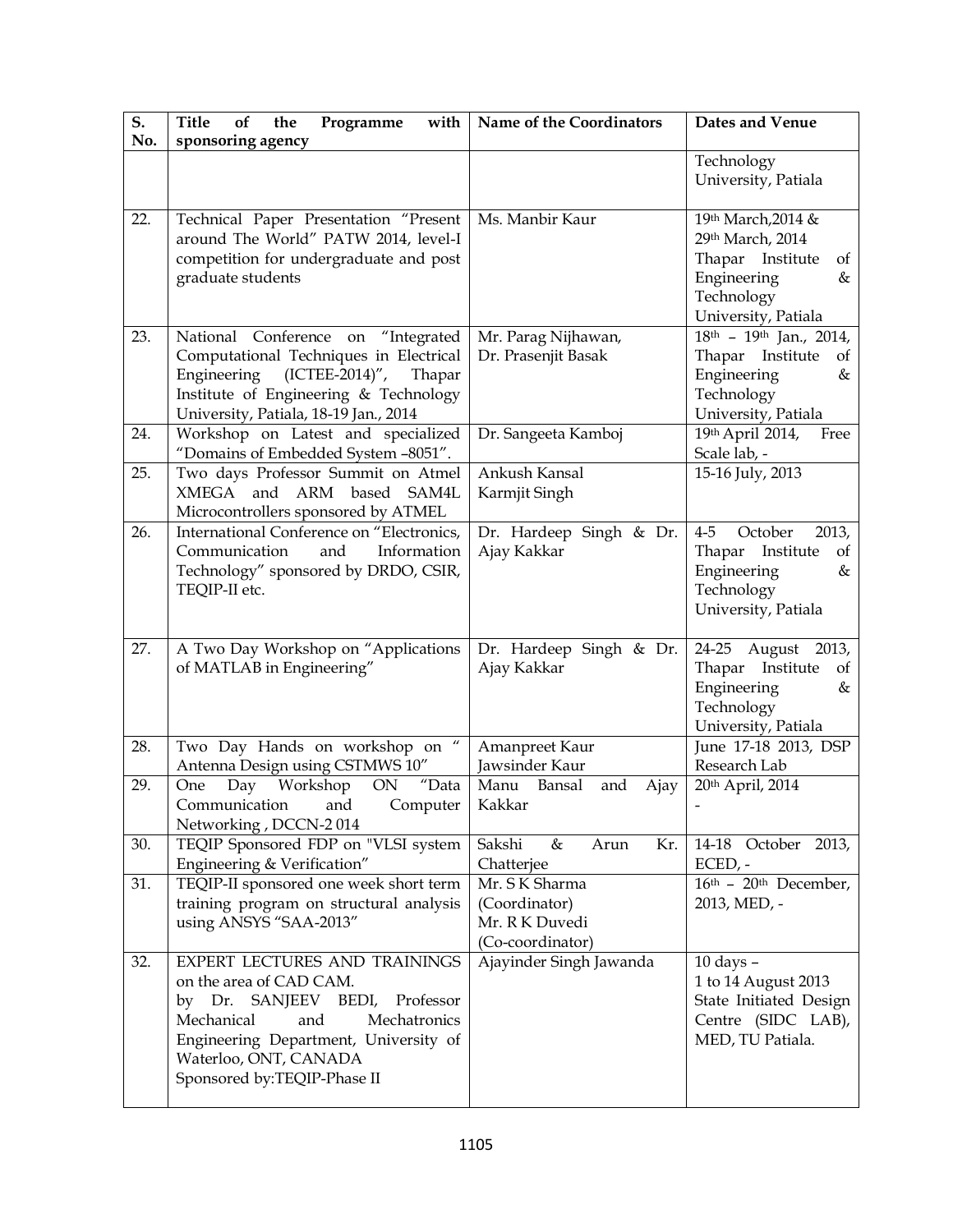| $\overline{\mathbf{S}}$ .<br>No. | <b>Title</b><br>with<br>the<br>Programme<br>of<br>sponsoring agency                                                                                                                                                              | Name of the Coordinators                                                          | Dates and Venue                                                                                                              |
|----------------------------------|----------------------------------------------------------------------------------------------------------------------------------------------------------------------------------------------------------------------------------|-----------------------------------------------------------------------------------|------------------------------------------------------------------------------------------------------------------------------|
| 33.                              | WORKSHOP ON CURRENT R&D IN<br>MECHANICAL ENGINEERING.<br>Sponsored by: TEQIP-Phase II                                                                                                                                            | Ajayinder Singh Jawanda                                                           | 2-3 August 2013<br>State Initiated Design<br>Centre (SIDC LAB),<br>MED, TU Patiala.                                          |
| 34.                              | EXPERT LECTURES AND TRAININGS<br>on the area of CAD CAM.<br>by Dr. SANJEEV BEDI, Professor<br>and<br>Mechanical<br>Mechatronics<br>Engineering Department, University of<br>Waterloo, ONT, CANADA<br>Sponsored by:TEQIP-Phase II | Ajayinder Singh Jawanda                                                           | $10$ days $-$<br>1 to 14 August 2013<br>STATE INITIATED<br><b>DESIGN</b><br><b>CENTRE</b><br>(SIDC LAB), MED, TU<br>Patiala. |
| 35.                              | Expert lecture by Dr. Simarjeet Singh<br>Saini, Associate Professor, Department of<br>Electrical and Computer Engineering,<br>Univ. of Waterloo. OnAdvances In Nano<br>Photonic Sensors.                                         | Ajayinder Singh Jawanda                                                           | 11 April 2014<br>MED -, in Convention<br>Hall                                                                                |
| 36.                              | International Conference on Powder,<br>Granule and Bulk Solids: Innovations<br>and Applications,                                                                                                                                 | Dr S.S. Mallick                                                                   | Thapar Institute<br>of<br>Engineering<br>&<br>Technology<br>University,<br>Patiala,<br>November 28-30, 2013                  |
| 37.                              | Exposition to Research areas in Vibration<br>& Noise, TEQIP                                                                                                                                                                      | Dr. S.P. Nigam                                                                    | 16-17 August 2013,<br>Thapar Institute<br>of<br>Engineering<br>&<br>Technology<br>University                                 |
| 38.                              | day training programme<br>One<br>on<br>Automatic transmission gear box with<br>Allison<br>representatives<br>from<br>transmission, India Pvt. Ltd.                                                                               | Mr. Sumeet Sharma<br>Mr. Devender Kumar                                           | Nov18 2013,<br>Automobile<br>laboratory                                                                                      |
| 39.                              | Tailoring in<br>Material<br>Graded Structures" (MTFGS-13)                                                                                                                                                                        | Functionally   Mr. Devender Kumar and   MED, Thapar Institute<br>Dr. H.L. Bhowmik | Engineering<br>of<br>&<br>Technology<br>University,<br>12 <sup>th</sup><br>December, 2013 to 6th<br>January, 2014            |
| 40.                              | International Conference on Changing<br>perspectives and Paradigms of Business<br>and Behavioral Sciences                                                                                                                        | Dr Ravi Kiran                                                                     | March 28-29, 201                                                                                                             |
| 41.                              | TEQIP sponsored Seminar on Role and<br>Relevance of Ethics<br>and IPRS in<br>Changing business                                                                                                                                   | Dr Rajesh Khanna &<br>Dr Ravi Kiran                                               | August 26, 2013                                                                                                              |
| 42.                              | II National Conference on Innovative<br>Molecules<br>for<br>Sustainable<br>Future<br>(NCIMSF-2013)                                                                                                                               | Dr. B. Pal<br>Dr. A. Ali<br>Dr. K. Paul                                           | October<br>24 <sup>th</sup><br>$-26th$ ,<br>2013, School<br>of<br>Chemistry<br>and<br>Biochemistry, -                        |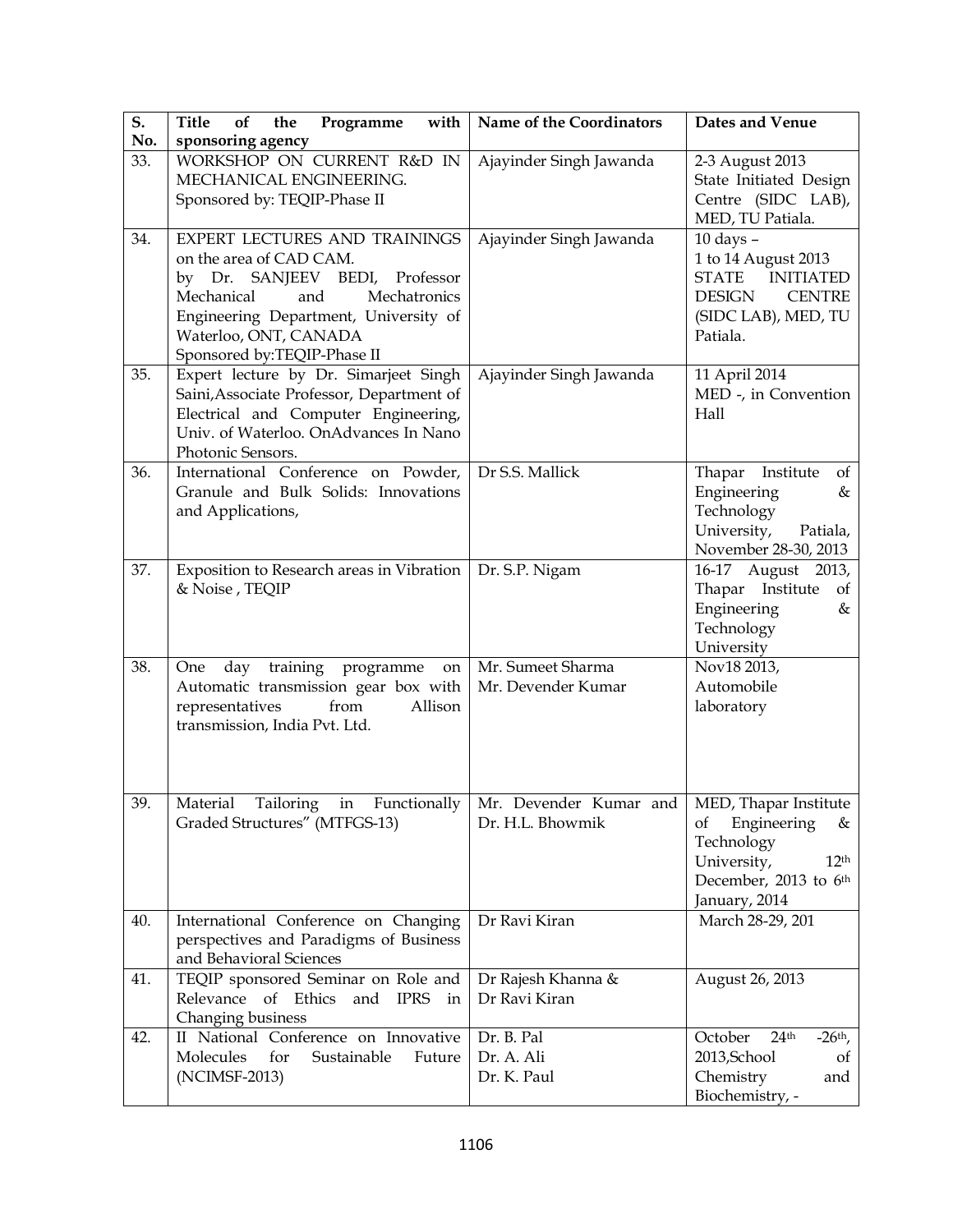| S.  | with<br>Title<br><b>of</b><br>Programme<br>the | Name of the Coordinators | Dates and Venue       |
|-----|------------------------------------------------|--------------------------|-----------------------|
| No. | sponsoring agency                              |                          |                       |
| 43. | Organized one day workshop on "Basics          | Dr. A. Ali               | held on 24th February |
|     | and Applications in catalysis"                 |                          | 2014 at -             |
| 44. | Fermenter design, operation and control,       | Anoop Verma              | June 09, 2014 - June  |
|     | CORE Thapar Institute of Engineering &         |                          | 17, 2014, at CORE, -  |
|     | Technology University, Patiala                 |                          |                       |
| 45. | First National Conference on "Advanced         | Anoop Verma              | 21-23 November, 2013  |
|     | Oxidation Processes, AOP-2013                  |                          |                       |
| 46. | National conference on<br>AOP-2013.            | Dr.Amit Dhir             | 21-11-2013 to 23-11-  |
|     | <b>SECAS</b>                                   |                          | $2013. -$             |
| 47. | Workshop on MAD (Mobile Application            | Dr. Rajesh Kumar         | 02-07, June 2014      |
|     | Development) using Android                     | Ms. Sanmeet Kaur         |                       |
| 48. | Two-Day "SAP HANA & APAP for                   | Dr. Rajesh Kumar         | 09-10, June 2014      |
|     | HANA" workshop sponsored by SAP                | Dr. Singara Singh        |                       |
|     | India Pvt. Ltd.                                | Mr. Khushneet Jindal     |                       |
| 49. | DAE-Solid State Physics Symposium,             | Dr.K.K.Raina, Dr. S.C.   | 17-21 Dec., 2013,     |
|     | DAE                                            | Gadkari                  |                       |
| 50. | Workshop<br>BARC<br>under<br>outreach          | Dr. Manoj Kumar Sharma   | March 3-5, 2014.      |
|     | programme.                                     |                          |                       |

## 2012-13

| S.  | with<br><b>Title</b><br>Programme<br>of<br>the                                                                        | Name of the Coordinators                  | Dates and Venue                                                                                                 |
|-----|-----------------------------------------------------------------------------------------------------------------------|-------------------------------------------|-----------------------------------------------------------------------------------------------------------------|
| No. | sponsoring agency                                                                                                     |                                           |                                                                                                                 |
| 1.  | Short term training programme on<br>Culture<br>and Plant<br>"Plant<br>Tissue<br>Transgenic Technologies" sponsored by | Anil Kumar<br>MS Reddy                    | 11-16 Feb. 2013, TIFAC-<br><b>CORE</b>                                                                          |
|     | Biotechnology Department,<br>State<br>Government of Uttarakhand                                                       |                                           |                                                                                                                 |
| 2.  | MutiphysicsModeling<br>COMSOL<br>Workshop                                                                             | Dr. Raj Kumar Gupta                       | November 29, 2012,<br>Thapar<br>Institute<br>οf<br>Engineering<br>&<br>Technology University,<br>Patiala        |
| 3.  | Workshop of Aspen-Hysis 2012                                                                                          | Dr. V.K. Sangal, Mr.<br>Parminder Singh   | 27-28 July 2012, Thapar<br>Institute of Engineering<br>Technology<br>$\&$<br>University                         |
| 4.  | Application of MATLAB for Chemical<br>Engineering                                                                     | Mr. Parmindersingh, Mr.<br>AlokGarg       | 03-05 June 2013.                                                                                                |
| 5.  | Cloud<br>International Workshop<br>on<br>Computing and High Performance<br>Computing (CCHPC).                         | Dr. Inderveer Chana and<br>DR. Anil Verma | $05-08,$<br>Dec.<br>2012,<br>Thapar<br>Institute<br>of<br>Engineering<br>&<br>Technology University,<br>Patiala |
| 6.  | Six Week summer Training Programme<br>on Java Oracle and Networking                                                   | Karun Verma, Varinder Pal<br>Singh        | June 3-July 12, 2013,<br>Computer Science and<br>Engineering<br>Department                                      |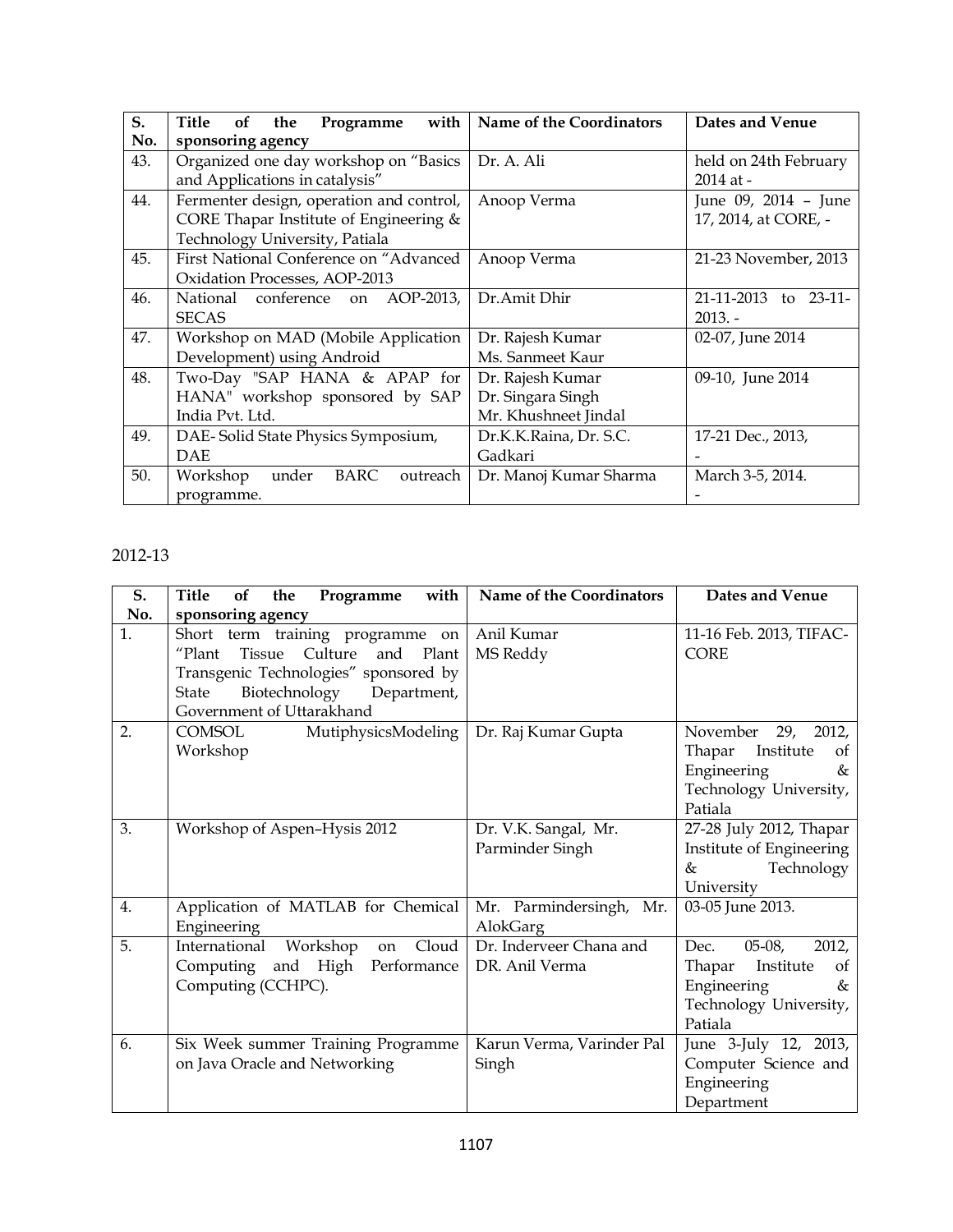| S.<br>No. | Title<br>Programme<br>with<br>of<br>the<br>sponsoring agency                                                                             | Name of the Coordinators                      | Dates and Venue                                                                                                                                          |
|-----------|------------------------------------------------------------------------------------------------------------------------------------------|-----------------------------------------------|----------------------------------------------------------------------------------------------------------------------------------------------------------|
| 7.        | Certified<br>Cisco<br>Network Associate<br>(CCNA) Exploration 4.0                                                                        | Dr. Maninder Singh<br>Dr. V P Singh           | Feb 2013, Computer<br>Science<br>and<br>Engineering<br>Department, Network<br>Research Lab                                                               |
| 8.        | C   EH Certified Ethical Hacking Course                                                                                                  | Dr. Maninder Singh                            | 2012,<br>CSE,<br>Dec<br>Network Research Lab                                                                                                             |
| 9.        | Workshop on Antenna Design using<br><b>CST Microwave Studio'12</b>                                                                       | Jaswinder<br>Kaur<br>Amanpreet Kaur           | 17-18 June, 2013                                                                                                                                         |
| 10.       | A two Day Workshop on "Antenna<br>Design using HFSS"                                                                                     | Dr. H Singh<br>Dr Ajay Kakkar                 | 22-23 Dec. 2012, ECED                                                                                                                                    |
| 11.       | Short Term Course on "Recent Trends in<br>Optical Communication Systems &<br>Networks"                                                   | Dr. Hardeep Singh and Ajay<br>Kakkar          | 24-28 Dec. 2012, ECED                                                                                                                                    |
| 12.       | Six weeks Short Term Training<br>Programme on Microcontroller and PCB<br>Fabrication,                                                    | M.K.Rai<br>Ajay Kakkar                        | $27th$ May to 6 <sup>th</sup> July, 2013                                                                                                                 |
| 13.       | Workshop on Wireless Communications<br>under TEQIP                                                                                       | Ankush Kansal<br>Surbhi Sharma                | 17-18, April 2013                                                                                                                                        |
| 14.       | Two days Professor Summit on Atmel<br>XMEGA and ARM based<br>SAM4L<br>Microcontrollers sponsored by ATMEL                                | Ankush Kansal<br>Karmjit Singh                | 15-16 July, 2013                                                                                                                                         |
| 15.       | Curriculum Revision workshop for PG<br>courses                                                                                           | Dr Rajesh Khanna                              | <b>June 2013</b>                                                                                                                                         |
| 16.       | Curriculum Revision workshop for UG<br>course                                                                                            | Dr Rajesh Khanna                              | 10 April 2013                                                                                                                                            |
| 17.       | 4 weeks short term course on "Electronic<br>system design                                                                                | Alpana Agarwal<br>R Pandey<br>H Vohra         | 4-30th June 2013                                                                                                                                         |
| 18.       | TEQIP sponsored Three-Day Short Term<br>Program<br>Training<br>on<br>Advanced<br>Robotics: Design, Planning and Control<br>(STTPAR-2013) | Dr. Tarun Kumar Bera and<br>Dr. Ashish Singla | Mechanical<br>Engg<br>Department,<br>Thapar<br>Institute of Engineering<br>Technology<br>&<br>University, Patiala,<br>held during March 21-<br>23, 2013. |
| 19.       | TEQIP Sponsored Workshop on Review<br>of ME Thermal Engineering Curriculum<br>and Syllabus                                               | Dr. M K Mittal                                | 2013<br>May<br>24,<br>in<br>Committee<br>room<br>of<br>Thapar<br>Institute<br>of<br>Engineering<br>&<br><b>Technology University</b>                     |
| 20.       | Workshop<br>One<br>day<br>on<br>"INTRODUCTION<br>TO<br>Works<br>Solid<br>3D MECHANICAL CAD".<br>Trainers sponsored from IDSPL.           | Mr. A S Jawanda                               | 22 September 2012.<br>Under<br>SIDC,<br>Mechanical<br>Engineering Dept. TU<br>Patiala.                                                                   |